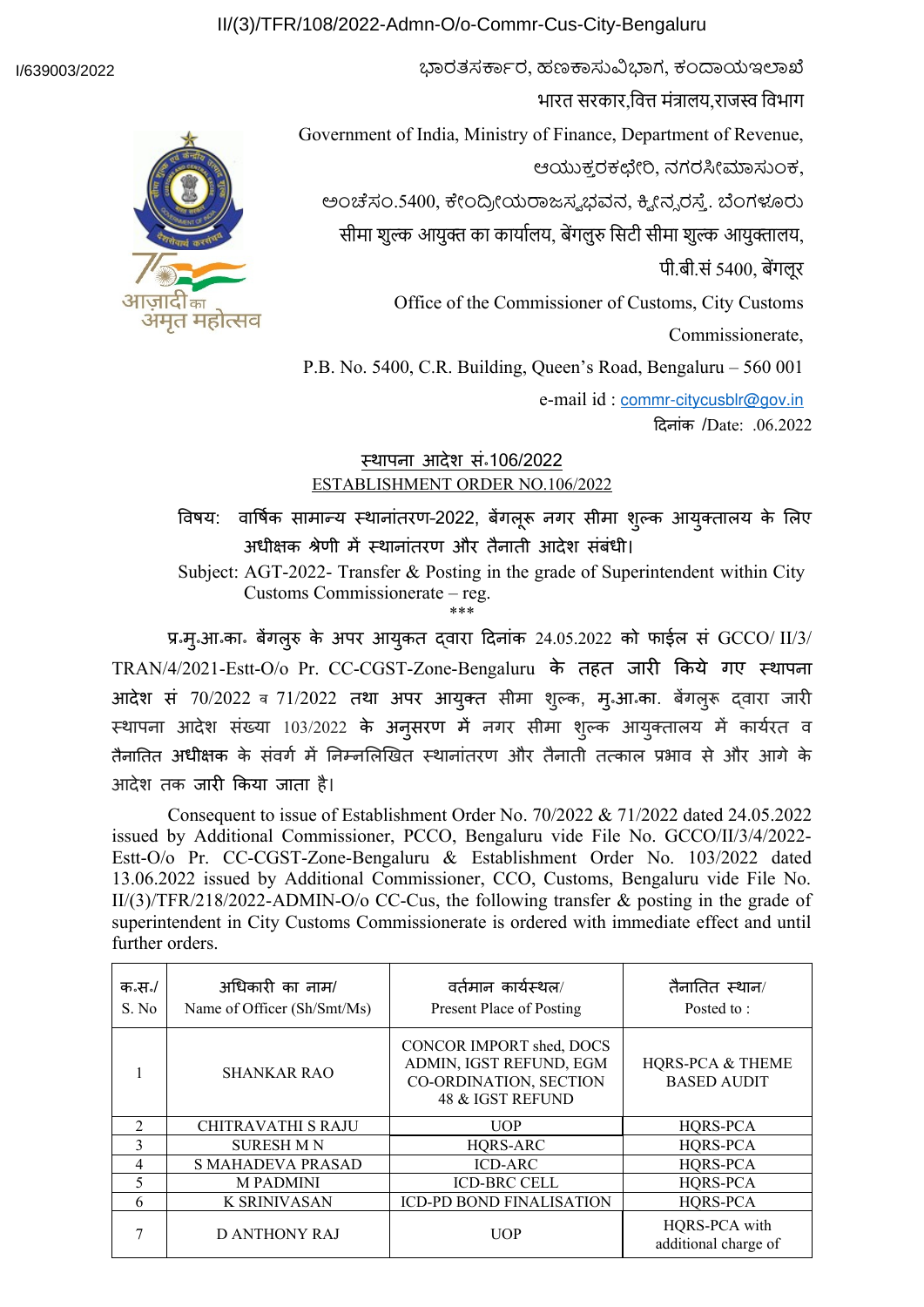# II/(3)/TFR/108/2022-Admn-O/o-Commr-Cus-City-Bengaluru

|               |                 |                                          |                                                 | Swacchata                                                       |
|---------------|-----------------|------------------------------------------|-------------------------------------------------|-----------------------------------------------------------------|
| I/639003/2022 |                 |                                          | <b>ICD-EP SCHEME</b>                            |                                                                 |
|               | 8               | <b>T KRISHNAMURTHY</b>                   | <b>MONITORING</b>                               | HQRS-PCA                                                        |
|               | $\overline{9}$  | SATISH CK                                | <b>UOP</b>                                      | HQRS-TECHNICAL                                                  |
|               | 10              | DHERMENDRA KUMAR<br><b>MISHRA</b>        | PAD, CITY CUSTOMS                               | HQRS-TECHNICAL                                                  |
|               | 11              | <b>SEETA M MELAM</b>                     | ICD-ASSESSMENT                                  | HQRS-TECHNICAL                                                  |
|               | 12              | <b>G HARI KRISHNA NAIK</b>               | <b>UOP</b>                                      | HQRS-DISPOSAL                                                   |
|               | 13              | YOGENDRA TRIPATHI                        | <b>UOP</b>                                      | HQRS-IAD with additional<br>charge of HQRS-SYSTEM<br>& E-OFFICE |
|               | 14              | K PRAKASHAN                              | <b>UOP</b>                                      | HQRS - AIC                                                      |
|               | 15              | <b>SHASHIKANT</b><br>MACHHINDRA DESHMUKH | PAD, CITY CUSTOMS                               | <b>HQRS-REVIEW</b>                                              |
|               | 16              | <b>MALATHIKR</b>                         | <b>UOP</b>                                      | <b>HQRS-REVIEW</b>                                              |
|               | 17              | <b>G SAMSON CHRISTOPHER</b>              | <b>UOP</b>                                      | HQRS-ARC                                                        |
|               | 18              | H T GIRISH RAO                           | EPC-SOUTH                                       | HQRS-ARC                                                        |
|               | 19              | <b>RAHUL GAAT</b>                        | <b>UOP</b>                                      | HQRS - Adjudication                                             |
|               | 20              | <b>M R SRIDHAR SINDHE</b>                | <b>HPU</b>                                      | HQRS - Adjudication                                             |
|               | 21              | <b>AJAY KUMAR</b>                        | HQRS-PCA                                        | HQRS - AIC                                                      |
|               | 22              | ARUN KUMAR HK                            | <b>UOP</b>                                      | HQRS - AIC                                                      |
|               | 23              | RAGHUNANDAN M R                          | <b>UOP</b>                                      | <b>HQRS- VIGILANCE</b>                                          |
|               | 24              | <b>BIKRAM PAL SINGH</b>                  | <b>UOP</b>                                      | HQRS-AEO                                                        |
|               | 25              | M SHANKAR KUMAR                          | PAD, CITY CUSTOMS                               | HQRS-PROSECTUION                                                |
|               | 26              | M K ANISH CHANDRAN                       | <b>ICD-WAREHOUSE BONDS</b>                      | HQRS-LEGAL                                                      |
|               | 27              | <b>SHASHI KANT</b>                       | <b>UOP</b>                                      | <b>HQRS-REFUNDS</b>                                             |
|               | 28              | PRIYA RANJAN KUMAR<br><b>CHOUDHARY</b>   | <b>UOP</b>                                      | <b>HQRS-CIU</b>                                                 |
|               | 29              | RAMESH CHANDRA<br><b>TRIPATHI</b>        | <b>UOP</b>                                      | HQRS-HPU                                                        |
|               | 30              | K PALAKSHA                               | HQRS-PCA                                        | HQRS-HPU                                                        |
|               | 31              | <b>GEETHA BAI G</b>                      | HQRS-ARC                                        | <b>PAD</b>                                                      |
|               | 32              | <b>HARVINDER</b>                         | <b>ICD-SATTVA</b>                               | <b>PAD</b>                                                      |
|               | 33              | <b>JAGRAM MEENA</b>                      | <b>ICD-EP SCHEME</b><br><b>MONITORING</b>       | PAD                                                             |
|               | 34              | <b>ANUP ANTHONY</b>                      | EPC- CENTRAL                                    | PAD                                                             |
|               | 35              | <b>ARUN T MALAGE</b>                     | <b>Commissioner</b> Appeals                     | PAD                                                             |
|               | 36              | SHAVETA MITTAL                           | <b>UOP</b>                                      | EPC-EAST                                                        |
|               | 37              | <b>T MOHAN</b>                           | EPC-EAST                                        | <b>EPC-EAST</b>                                                 |
|               | 38              | <b>M RAVENDRAN</b>                       | HQRS-PROSECUTION                                | <b>EPC-SOUTH</b>                                                |
|               | 39              | <b>CHARLES D'SOUZA</b>                   | HQRS-e-OFFICE & SYSTEM                          | <b>EPC CENTRAL</b>                                              |
|               | 40              | M VARALAKSHMI                            | HQRS-AIC                                        | EPC-CENTRAL                                                     |
|               | 41              | L SHASHIKALA                             | <b>UOP</b>                                      | Commissioner (Appeals)                                          |
|               | 42              | <b>RAJESH SHASTRY</b>                    | HQRS-PCA                                        | Commissioner (Appeals)                                          |
|               | 43              | KAUSHALENDRA KISHORE                     | <b>UOP</b>                                      | ICD - EOMC                                                      |
|               | 44              | <b>BORKAR YOGESH VINOD</b>               | <b>UOP</b>                                      | ICD - EOMC                                                      |
|               | 45              | <b>SUNITA R KAKATI</b>                   | PAD, CITY CUSTOMS                               | <b>ICD-HAL CFS</b>                                              |
|               | 46              | <b>ANUJ MISHRA</b>                       | ICD-PD BOND FINALISATION                        | <b>ICD-CWC CFS</b>                                              |
|               | 47              | <b>ANUBHAW KUMAR</b>                     | <b>UOP</b>                                      | <b>ICD-MARIGOLD CFS</b>                                         |
|               | 48              | P.S. AJAY AIYAPPA                        | HQRS-TECHNICAL                                  | ICD-Sattva CFS                                                  |
|               | 49              | C JAYASEELAN                             | <b>UOP</b>                                      | <b>ICD-WAREHOUSE</b><br><b>BONDS</b>                            |
|               | 50              | <b>SLATHA</b>                            | <b>UOP</b>                                      | <b>ICD-BRC CELL</b>                                             |
|               | 51              | <b>M R GEETHA</b>                        | HQRS-AIC                                        | <b>ICD-BRC CELL</b>                                             |
|               | 52              | A RAJA                                   | <b>UOP</b>                                      | ICD - Import Shed                                               |
|               | 53              | SANJEEV H CHANDARGI                      | <b>HQRS-CIU</b>                                 | ICD - Import Shed                                               |
|               | 54              | VIJAY SINGH KULHARI                      | <b>ICD-DRAWBACK &amp; IGST</b><br><b>REFUND</b> | ICD - Export Shed                                               |
|               | 55              | <b>SACHU MANOJ</b>                       | <b>ICD-BRC CELL</b>                             | ICD - Export Shed                                               |
|               | 56              | SRIDHARMURTY M-TAVAG                     | <b>UOP</b>                                      | <b>ICD-ARC</b>                                                  |
|               | $\overline{57}$ | <b>RAMJATAN RAY</b>                      | <b>UOP</b>                                      | <b>ICD - ARC</b>                                                |
|               | 58              | MOUSUMI SUTRADHAR                        | <b>UOP</b>                                      | ICD - Drawback                                                  |
|               | 59              | RAJIV KUMAR SINGH                        | <b>HPU</b>                                      | ICD-Drawback                                                    |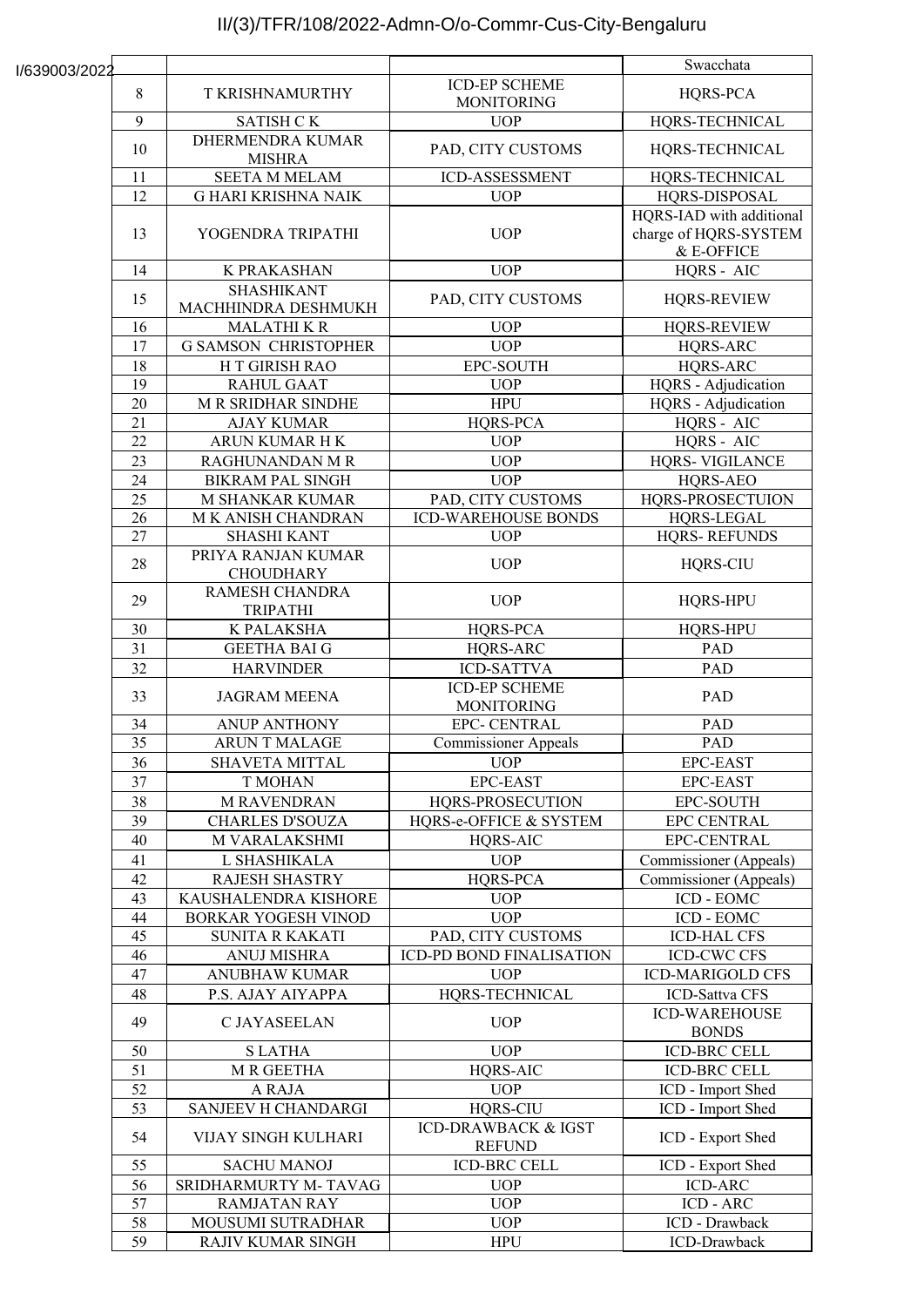### II/(3)/TFR/108/2022-Admn-O/o-Commr-Cus-City-Bengaluru

| l/639003/2022 | 60 | <b>ALOK SINGH</b>         | HQRS-IAD                    | <b>ICD - TECHNICAL</b>               |
|---------------|----|---------------------------|-----------------------------|--------------------------------------|
|               | 61 | <b>SHRINIVAS R NAYAK</b>  | HQRS-AEO                    | ICD - PD BOND<br><b>FINALISATION</b> |
|               | 62 | <b>R RAJASHEKAR</b>       | HQRS-LEGAL                  | ICD - PD BOND<br><b>FINALISATION</b> |
|               | 63 | <b>C M SINDHU</b>         | HQRS-TECHNICAL              | ICD - IGST Refund                    |
|               | 64 | R BHASKAR                 | HQRS-DISPOSAL               | <b>ICD-UB</b>                        |
|               | 65 | <b>GIRIDHAR BHANDIWAD</b> | <b>HORS-AIC</b>             | <b>ICD-SIIB</b>                      |
|               | 66 | <b>SANTOSH K NAIK</b>     | HQRS-PCA                    | <b>ICD-TSK</b>                       |
|               | 67 | N RAJSHEKAR REDDY         | <b>Commissioner Appeals</b> | <b>ICD</b> - Export Assessment       |

वार्षिक सामान्य स्थानांतरण 2022 के सदभे में प्राप्त सभी अभ्यावेदनों का गहन परीक्षण कर सम्**चित निपटारा किया गया** हैं।

All the representations received regarding AGT, 2022 have been duly been examined and stand disposed off.

सभी अधिकारी जिनके पास एस.एस.ओ.आई.डी. नहीं है े एस.एस.ओ.आई.डी. प्राप्त करने के लिए संबंधित प्रभारी उप/सहायक से संपर्क करके निर्धारित प्रपत्र में नये तैनातित स्थान में कार्यभार ग्रहण करने के संबंध में सूचना दे सकते हैं। जिन अधिकारी के पास एस.एस.ओ.आई.डी है पर जो आई.सी.डी./नगर सीमा शुल्क आयुक्तालय से लिंक नहीं किया गया है वे संशोधन टेंप्लेट में निर्धारित प्रपत्र में संबंधित प्रभारी उप/सहायक आयुक्त को प्रस्तुत कर सकते हैं ।

All the officers, who do not have SSOIDs shall contact their respective DC/AC incharge and give the information in the prescribed format of joining new location for obtaining SSOIDs. The Officers already have SSOIDs but which are not linked to ICD/City Commissionerate shall furnish the information in prescribed format of modification template for SSOIDs to their respective DC/AC in-charge.

3. सभी उप/सहायक आयुक्त को यह निदेश दिया जाता है कि वे एस.एस.ओ.आई.डी. नगर सीमा शुल्क आयुक्तालय में मैप्पिंग करने के संबंध में अतिरिक्त सिस्टम मैनजर को अधिकारियो द्वारा नये कार्यस्थान में कार्यभार ग्रहण के तुरत बाद विवरण प्रस्तुत करें।

 All the DC/AC are directed to furnish the details of officers obtaining SSO IDs/mapping of the SSO IDs to ICD/City Commissionerate to the alternate system manger in the prescribed format, immediately after the officers join in their new place of posting.

4. नियंत्रण अधिकारी यह सुनिश्चित करें कि उनके कार्यमुक्त के पहले कार्यभार लेने**/**सौंपना उचित रूप से किया जाता है।

The Controlling Officers should ensure that the proper handing over/ taking over of charges of the above Officers, are done, before relief.

5. उपर्युक्त के अतिरिक्त, अधिकारियों को समय समय पर उच्च अधिकारियों द्वारा दिये गये कार्य को संभालना है।

In addition to the above, the officers are required to attend any other work assigned by their higher officers from time to time.

7. यह प्रधान आयुक्त सीमा शुल्क के अनुमोदन के साथ जारी किया जा रहा है । This issues with the approval of Principal Commissioner of Customs.

**Signed by Mashhood Ur Rehman Farooqui** Date: 15-06-2022 17:03:03

मशहू--उर रेहमान फारूकी/ MASHHOOD UR REHMAN FAROOQUI अपर आयुक्त**/**ADDITIONAL COMMISSIONER